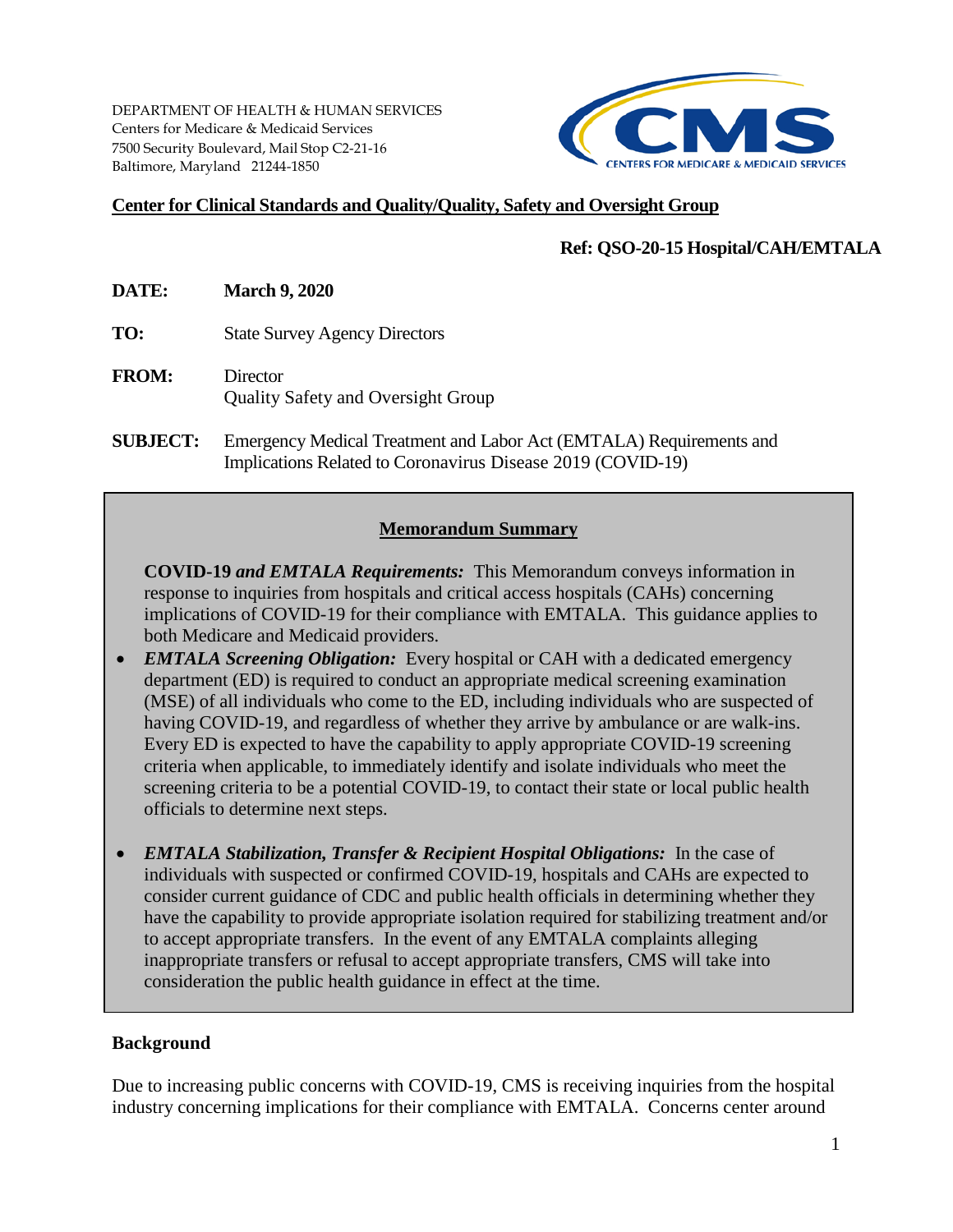the ability of hospitals and CAHs to fulfill their EMTALA screening obligations while minimizing the risk of exposure from COVID-19 infected individuals to others in the ED, including healthcare workers, and the isolation requirements for COVID-19. In addition, we have also received questions about the applicability of EMTALA stabilization, transfer and recipient hospital obligations in the case of individuals who are found to have met the screening criteria for possible COVID-19 infection or who have been determined to have COVID-19.

Please note this memorandum applies to both hospital and critical access hospital (CAH) wherever "hospital" is referenced.

EMTALA requires Medicare-participating hospitals and CAHs that have a dedicated emergency department to, at a minimum:

- Provide a medical screening exam (MSE) to every individual who comes to the ED for examination or treatment for a medical condition to determine if they have an emergency medical condition (EMC). An emergency medical condition is present when there are acute symptoms of sufficient severity such that the absence of immediate medical attention could reasonably be expected to result in serious impairment or dysfunction.
- Provide necessary stabilizing treatment for individuals with an emergency medical condition EMC within the hospital's capability and capacity; and
- Provide for transfers of individuals with EMCs, when appropriate.

Please see *Attachment 1* for a discussion of alternate screening locations and increased surges in numbers of patients presenting to the ED.

### *Are hospitals required to accept transfers of patients with suspected or confirmed COVID-19 from small or rural hospitals that don't have appropriate or sufficient isolation facilities or equipment to meet current state or local public health or CDC recommendations?*

Hospitals with capacity and the specialized capabilities needed for stabilizing treatment are required to accept appropriate transfers from hospitals without the necessary capabilities. Hospitals should coordinate with their State/local public health officials regarding appropriate placement of individuals who meet specified COVID-19 assessment criteria, and the most current standards of practice for treating individuals with confirmed COVID-19 infection status.

As in any case concerning a hospital's EMTALA obligations with respect to transfers of individuals, CMS would evaluate the capabilities and capacity of both the referring and recipient hospitals in order to determine whether a violation has occurred. Among other things, we would take into account the CDC's recommendations at the time of the event in question in assessing whether a hospital had the requisite capabilities and capacity. We note that the CDC's recommendations focus on factors such as the individual's recent travel or exposure history and presenting signs and symptoms in differentiating the types of capabilities hospitals should have to screen and treat that individual. The presence or absence of negative pressure rooms (Airborne Infection Isolation Room (AIIR)) would not be the sole determining factor related to transferring patients from one setting to another when in some cases all that would be required would be a private room. See the CDC website for the most current infection prevention and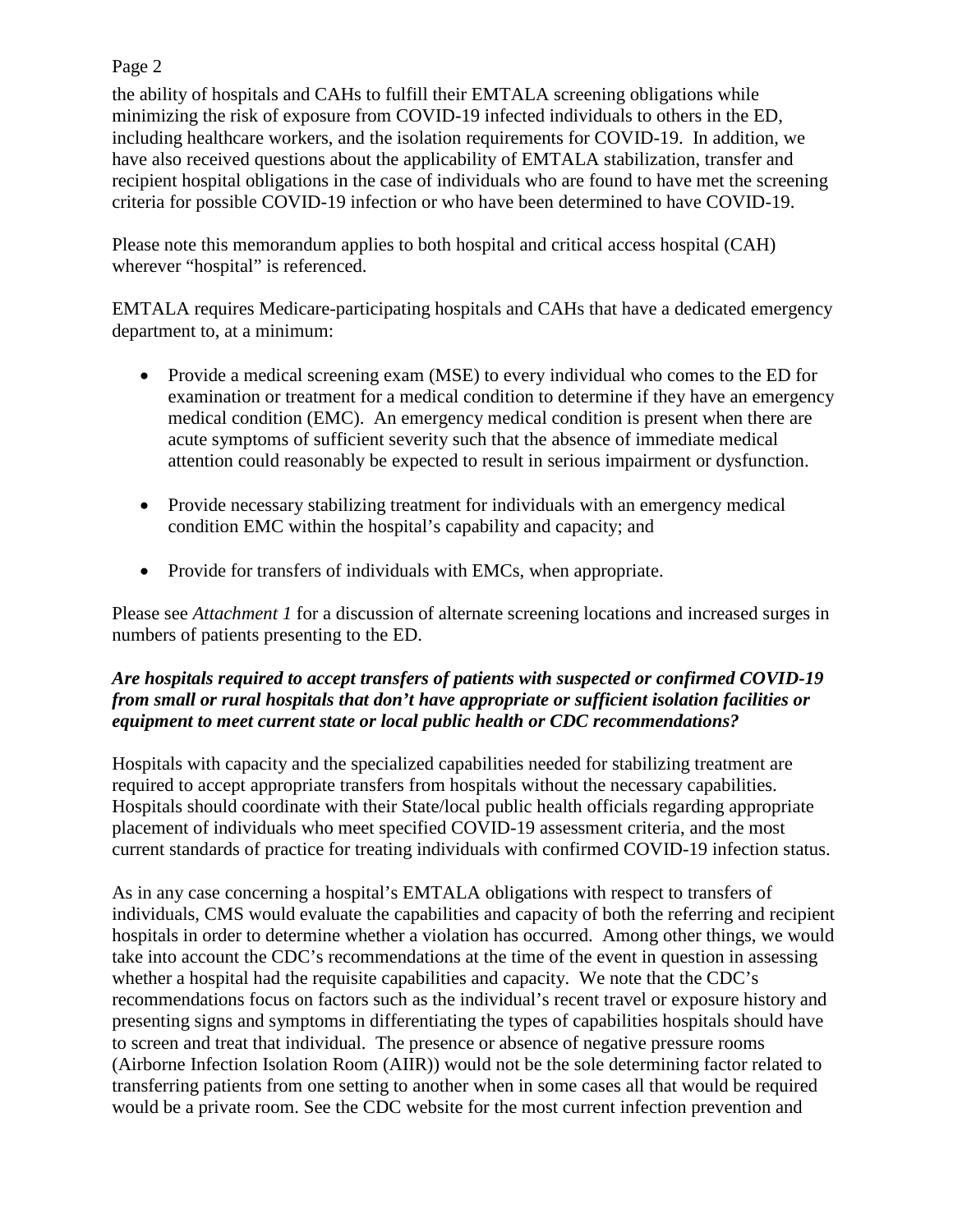control recommendations for hospital patients with suspected or known COVID-19: <https://www.cdc.gov/coronavirus/2019-ncov/hcp/clinical-guidance-management-patients.html>

In addition, all Medicare-participating hospitals with specialized capabilities are required to accept appropriate transfers of individuals with EMCs if the hospital has the specialized capabilities an individual requires for stabilization as well as the capacity to treat these individuals. This recipient hospital obligation applies regardless of whether the hospital has a dedicated emergency department.

## *What are the screening sites that may be set up?*

## **Hospitals may set up alternative screening sites on campus**

- The MSE does not have to take place in the ED. A hospital may set up alternative sites on its campus to perform MSEs.
	- Individuals may be redirected to these sites after being logged in. The redirection and logging can even take place outside the entrance to the ED.
	- The person doing the directing should be qualified (e.g., an RN) to recognize individuals who are obviously in need of immediate treatment in the ED.
- The content of the MSE varies according to the individual's presenting signs and symptoms. It can be as simple or as complex, as needed, to determine if an EMC exists.
- MSEs must be conducted by qualified personnel, which may include physicians, nurse practitioners, physician's assistants, or RNs trained to perform MSEs and acting within the scope of their State Practice Act.
- The hospital must provide stabilizing treatment (or appropriate transfer) to individuals found to have an EMC, including moving them as needed from the alternative site to another on-campus department.

## *B. Hospitals may set up screening at off-campus, hospital-controlled sites.*

- Hospitals and community officials may encourage the public to go to these sites instead of the hospital for screening for influenza-like illness (ILI). *However, a hospital may not tell individuals who have already come to its ED to go to the off-site location for the MSE.*
- Unless the off-campus site is already a dedicated ED (DED) of the hospital, as defined under EMTALA regulations, EMTALA requirements do not apply.
- The hospital should not hold the site out to the public as a place that provides care for EMCs in general on an urgent, unscheduled basis. They can hold it out as an ILI screening center.
- The off-campus site should be staffed with medical personnel trained to evaluate individuals with ILIs.
- If an individual needs additional medical attention on an emergent basis, the hospital is required, under the Medicare Conditions of Participation, to arrange

Page 3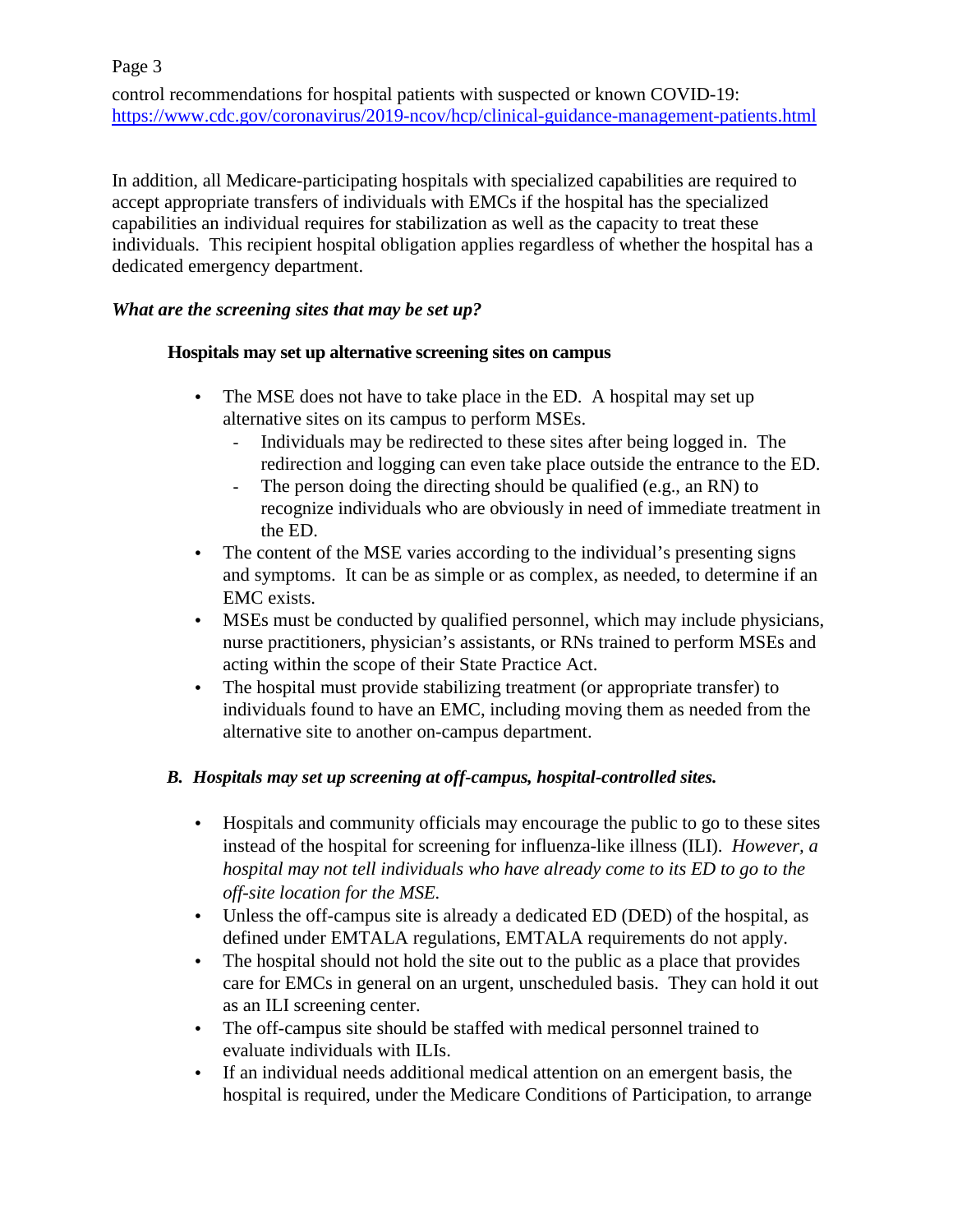referral/transfer. Prior coordination with local emergency medical services (EMS) is advised to develop transport arrangements.

#### **C. Communities may set up screening clinics at sites not under the control of a hospital**

- There is no EMTALA obligation at these sites.
- Hospitals and community officials may encourage the public to go to these sites instead of the hospital for screening for ILI. *However, a hospital may not tell individuals who have already come to its ED to go to the off-site location for the MSE.*
- Communities are encouraged to staff the sites with medical personnel trained to evaluate individuals with ILIs.
- In preparation for a pandemic, the community, its local hospitals and EMS are encouraged to plan for referral and transport of individuals needing additional medical attention on an emergent basis.

### **EMTALA Obligations when Screening Suggests Possible COVID-19**

If an individual comes to an ED of a hospital, as the term "comes to the emergency department" is defined in the regulation at §489.24(b), either by ambulance or as a walk-in, the hospital must provide the individual with an appropriate MSE. We emphasize that it is a violation of EMTALA for hospitals and CAHs with EDs to use signage that presents barriers to individuals who are suspected of having COVID-19 from coming to the ED, or to otherwise refuse to provide an appropriate MSE to anyone who has come to the ED for examination or treatment of a medical condition. However, use of signage designed to help direct individuals to various locations on the hospital property, as that term is defined in the regulation at §489.24(b), for their MSE would be acceptable. If the hospital is intending to use another location to conduct the MSE, please see *Attachment 1* for additional information.

If during the MSE the hospital concludes that an individual who has come to its ED may be a possible COVID-19 case, consistent with accepted standards of practice for COVID-19 screening, the hospital is expected to isolate the patient immediately. Although levels of services provided by EDs vary greatly across the country, it is CMS' expectation that all hospitals are able to, within their capability, provide MSEs and initiate stabilizing treatment, while maintaining the isolation requirements for COVID-19 and coordinating with their State or local public health officials, who will in turn arrange coordination, as necessary, with the CDC.

Stabilizing treatment means, with respect to an "emergency medical condition", to provide such medical treatment of the condition necessary to assure, within reasonable medical probability, that no material deterioration of the condition is likely to occur. Once an individual is admitted or the emergency medical condition ends, the obligations under EMTALA end.

At the time of this memo's publication, CDC's screening guidance [\(https://www.cdc.gov/coronavirus/2019-ncov/hcp/clinical-criteria.html\)](https://www.cdc.gov/coronavirus/2019-ncov/hcp/clinical-criteria.html) called for hospitals to contact their State or local public health officials when they have a case of suspected COVID-19. Officials will advise of next steps, in accordance with CDC recommendations on testing.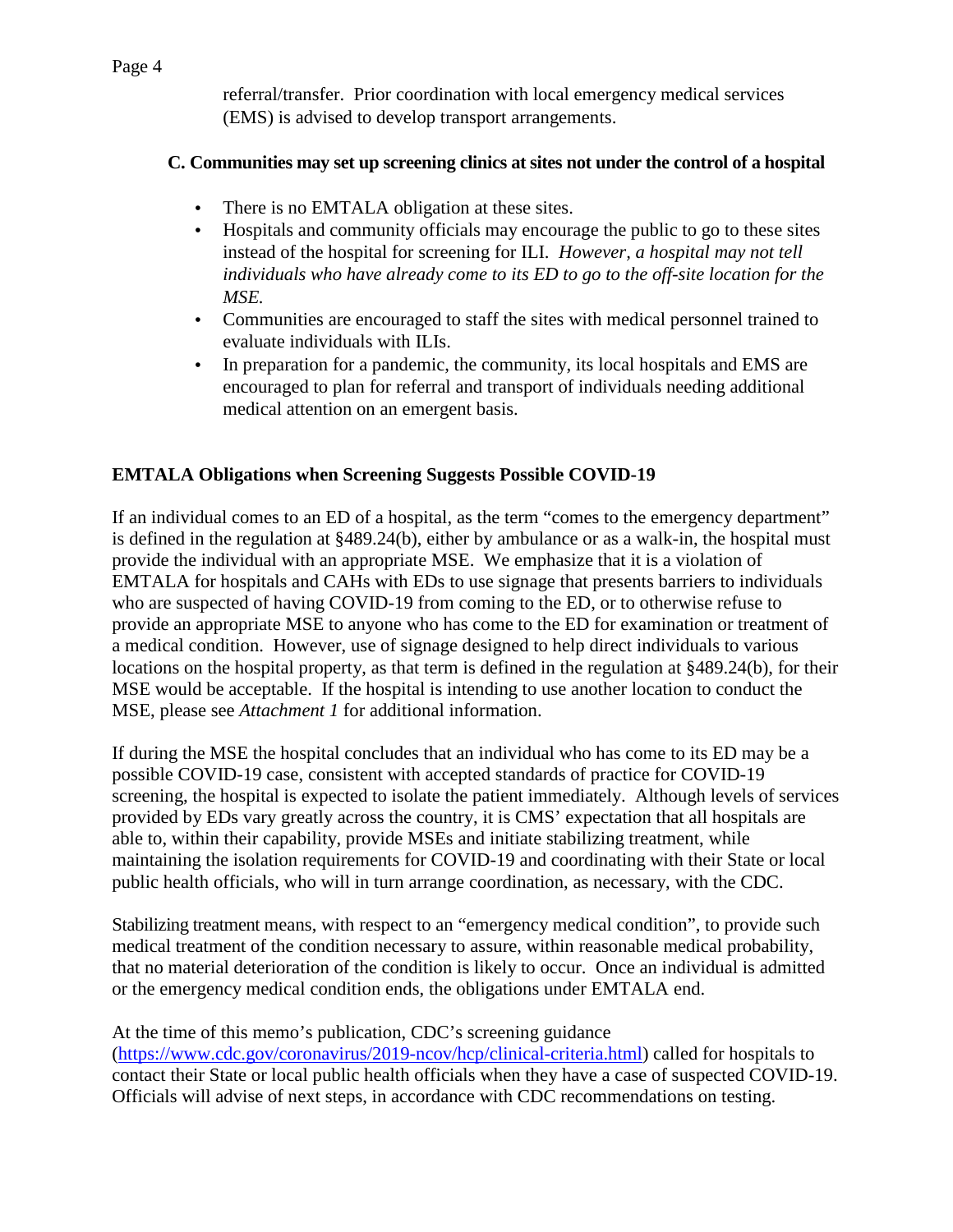## **Other Enforcement Considerations**

Should CMS receive complaints alleging either inappropriate transfers by a sending hospital or refusal of a recipient hospital to accept an appropriate transfer, it will take into consideration CDC guidance and State or local public health direction at the time of the alleged noncompliance. It will also take into consideration any clinical considerations specific to the individual case(s).

Consistent with their obligations under the hospital and CAH Conditions of Participation (CoPs) §482.42 and §485.640, hospitals and CAHs are expected to adhere to accepted standards of infection control practice to prevent the spread of infectious disease and illness, including COVID-19. Standard, contact, and airborne precautions with eye protection should be used when caring for the patient as noted in CDC's [Interim Health Care Infection Prevention and](https://www.cdc.gov/coronavirus/2019-nCoV/hcp/infection-control.html)  [Control Recommendations for Patients Under Investigation for Coronavirus Disease 2019](https://www.cdc.gov/coronavirus/2019-nCoV/hcp/infection-control.html)  [\(COVID-19\).](https://www.cdc.gov/coronavirus/2019-nCoV/hcp/infection-control.html) The CDC has issued extensive guidance on applicable isolation precautions and CMS strongly urges hospitals to follow this guidance. CMS recognizes the difficulties securing the recommended personal protective equipment (PPE) required for training and patient care that may be present in some circumstances at the time of this memorandum. Hospitals and CAHs are expected under their respective CoPs at §482.11(a) and §485.608(a) to comply with Occupational Safety and Health Administration (OSHA) requirements, but CMS and state surveyors acting on its behalf do not assess compliance with requirements of other Federal agencies.

### **Latest CDC Guidance**

The most up-to-date guidance regarding screening, testing, treatment, isolation, and other COVID-19 topics can be found on the CDC website at

<https://emergency.cdc.gov/han/HAN00427.asp> Hospitals and CAHs are strongly urged to monitor this site as well as their State public health website and follow recommended guidelines and acceptable standards of practice. State Survey Agencies are also encouraged to monitor the CDC and their state public health websites for up-to-date information.

## **CMS Resources**

CMS has released a memo regarding triage, assessment and discharge for hospitals which will provide additional information about responding to COVID-19 cases. <https://www.cms.gov/files/document/qso-20-13-hospitalspdf.pdf-2>

CMS has additional guidance which may be beneficial related to EMTALA, and other topics surrounding health standards and quality. The document Provider Survey and Certification Frequently Asked Questions (FAQs), Declared Public Health Emergency All-Hazards are located at [https://www.cms.gov/Medicare/Provider-Enrollment-and-](https://www.cms.gov/Medicare/Provider-Enrollment-and-Certification/SurveyCertEmergPrep/Downloads/All-Hazards-FAQs.pdf)[Certification/SurveyCertEmergPrep/Downloads/All-Hazards-FAQs.pdf.](https://www.cms.gov/Medicare/Provider-Enrollment-and-Certification/SurveyCertEmergPrep/Downloads/All-Hazards-FAQs.pdf) These FAQs are not limited to situations involving 1135 Waivers, but are all encompassing FAQs related to public health emergencies and survey activities and functions.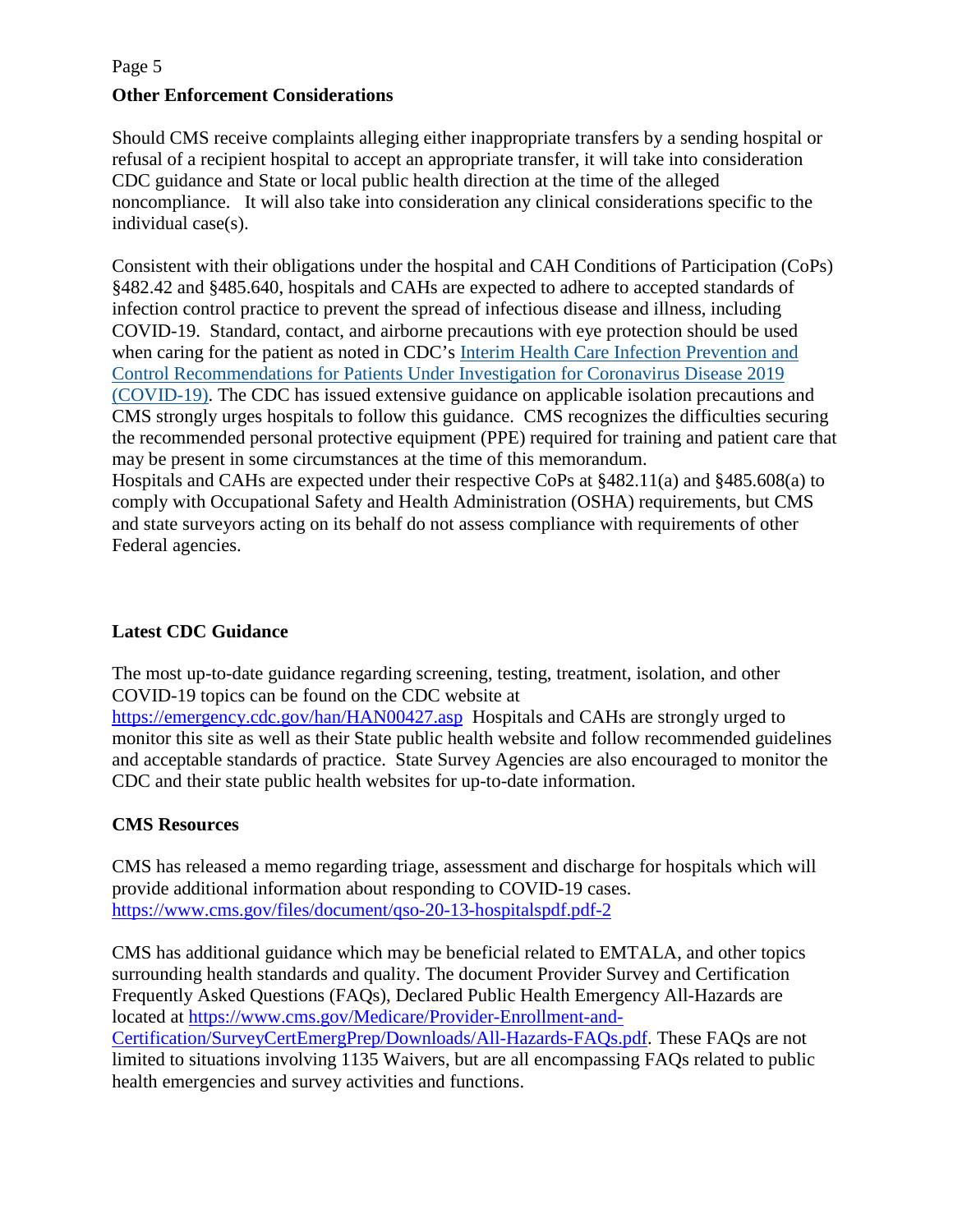Questions about this memo should be addressed to QSOG\_EmergencyPrep@cms.hhs.gov.

#### **FDA Resources:**

• Emergency Use Authorizations: [https://www.fda.gov/medical-devices/emergency](https://www.fda.gov/medical-devices/emergency-situations-medical-devices/emergency-use-authorizations)[situations-medical-devices/emergency-use-authorizations](https://www.fda.gov/medical-devices/emergency-situations-medical-devices/emergency-use-authorizations)

**Effective Date:** Immediately. This policy should be communicated with all survey and certification staff, their managers, and the State/Regional Office training coordinators immediately.

/s/

David Wright

cc: Survey & Certifications Group Management

Attachment (2)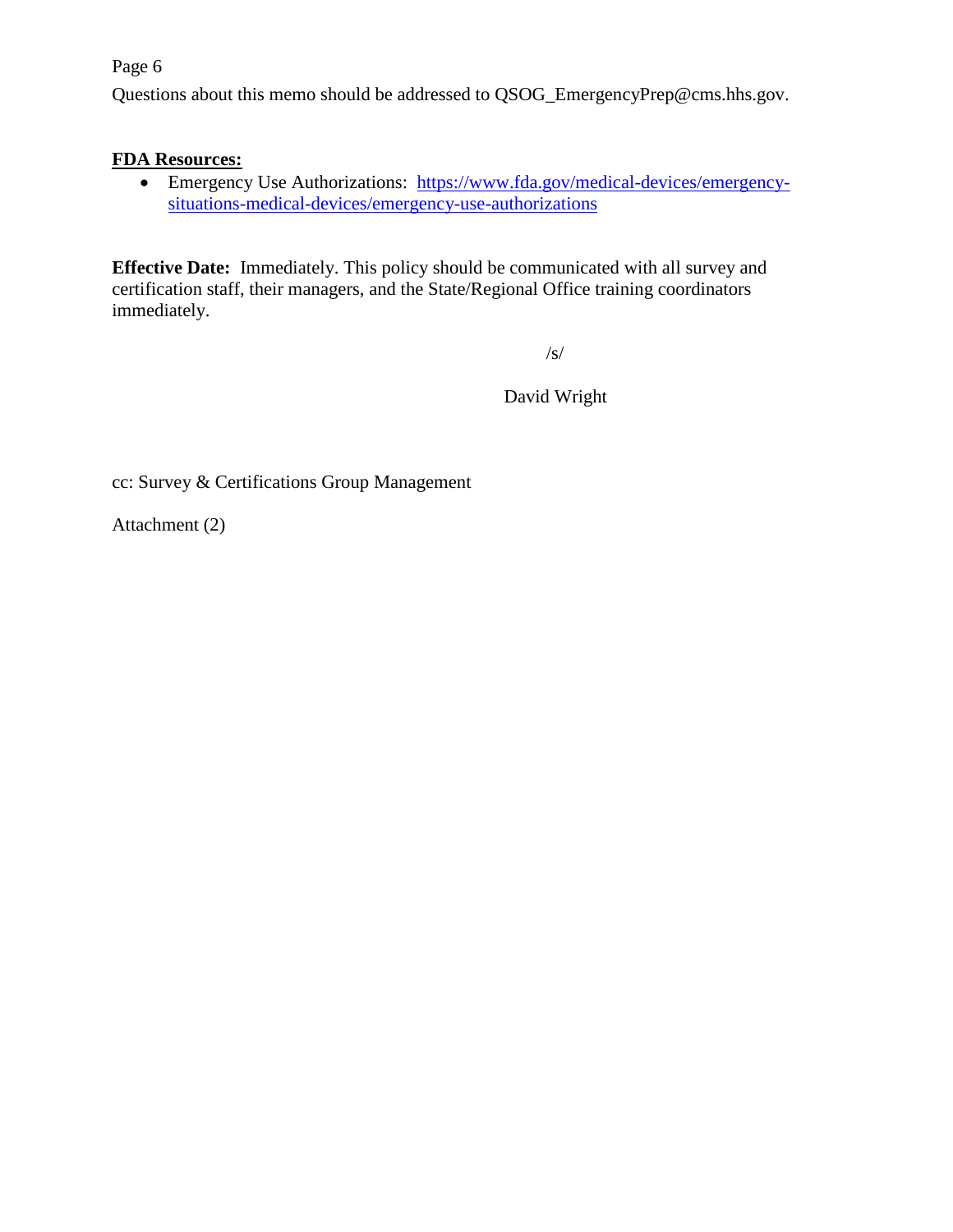FACT SHEET



## **Emergency Medical Treatment and Labor Act (EMTALA) & Surges in Demand for Emergency Department (ED) Services**

## **I. What is EMTALA?**

- EMTALA is a Federal law that requires all Medicare-participating hospitals (**including critical access hospitals (CAHs)**) with dedicated EDs to perform the following for **all** individuals who come to their EDs, regardless of their ability to pay:
	- An *appropriate* medical screening exam (MSE) to determine if the individual has an Emergency Medical Condition (EMC). If there is no EMC, the hospital's EMTALA obligations end.
	- If there is an EMC, the hospital must:
		- + Treat and stabilize the EMC within its capability (including inpatient admission when necessary); *OR*
		- *+* Transfer the individual to a hospital that has the capability and capacity to stabilize the EMC.
- Hospitals with specialized capabilities (with or without an ED) may not refuse an appropriate transfer under EMTALA if they have the capacity to treat the transferred individual.
- EMTALA ensures access to hospital emergency services; it need not be a barrier to providing care in a disaster.

## **II. Options for Managing Extraordinary ED Surges Under Existing EMTALA Requirements (No Waiver Required)**

### **A. Hospitals may set up alternative screening sites on campus**

- The MSE does not have to take place in the ED. A hospital may set up alternative sites on its campus to perform MSEs.
	- Individuals may be redirected to these sites after being logged in. The redirection and logging can even take place outside the entrance to the ED.
	- The person doing the directing should be qualified (e.g., an RN) to recognize individuals who are obviously in need of immediate treatment in the ED.
- The content of the MSE varies according to the individual's presenting signs and symptoms. It can be as simple or as complex, as needed, to determine if an EMC exists.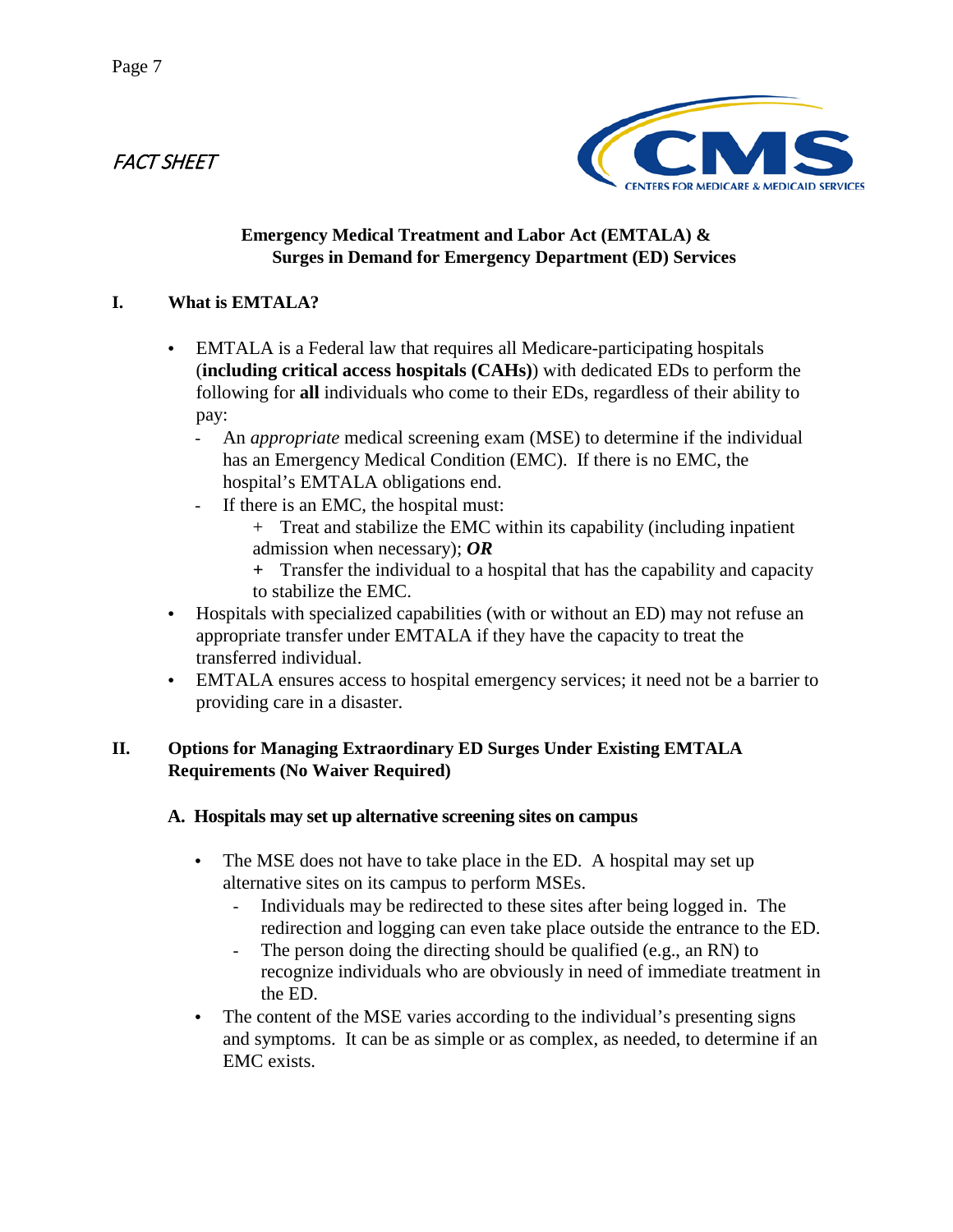- Page 8
- MSEs must be conducted by qualified personnel, which may include physicians, nurse practitioners, physician's assistants, or RNs trained to perform MSEs and acting within the scope of their State Practice Act.
- The hospital must provide stabilizing treatment (or appropriate transfer) to individuals found to have an EMC, including moving them as needed from the alternative site to another on-campus department.

## *B. Hospitals may set up screening at off-campus, hospital-controlled sites.*

- Hospitals and community officials may encourage the public to go to these sites instead of the hospital for screening for influenza-like illness (ILI). *However, a hospital may not tell individuals who have already come to its ED to go to the off-site location for the MSE.*
- Unless the off-campus site is already a dedicated ED (DED) of the hospital, as defined under EMTALA regulations at 42 CFR § 489.24(b), EMTALA requirements do not apply.
- The hospital should not hold the site out to the public as a place that provides care for EMCs in general on an urgent, unscheduled basis. They can hold it out as an ILI screening center.
- The off-campus site should be staffed with medical personnel trained to evaluate individuals with ILIs.
- If an individual needs additional medical attention on an emergent basis, the hospital is required, under the Medicare Conditions of Participation, to arrange referral/transfer. Prior coordination with local emergency medical services (EMS) is advised to develop transport arrangements.

### **C. Communities may set up screening clinics at sites not under the control of a hospital**

- There is no EMTALA obligation at these sites.
- Hospitals and community officials may encourage the public to go to these sites instead of the hospital for screening for ILI. *However, a hospital may not tell individuals who have already come to its ED to go to the off-site location for the MSE.*
- Communities are encouraged to staff the sites with medical personnel trained to evaluate individuals with ILIs.
- In preparation for a pandemic, the community, its local hospitals and EMS are encouraged to plan for referral and transport of individuals needing additional medical attention on an emergent basis.

## **III. EMTALA Waivers**

- An EMTALA waiver allows hospitals to:
	- Direct or relocate individuals who come to the ED to an alternative off-campus site, in accordance with a State emergency or pandemic preparedness plan, for the MSE.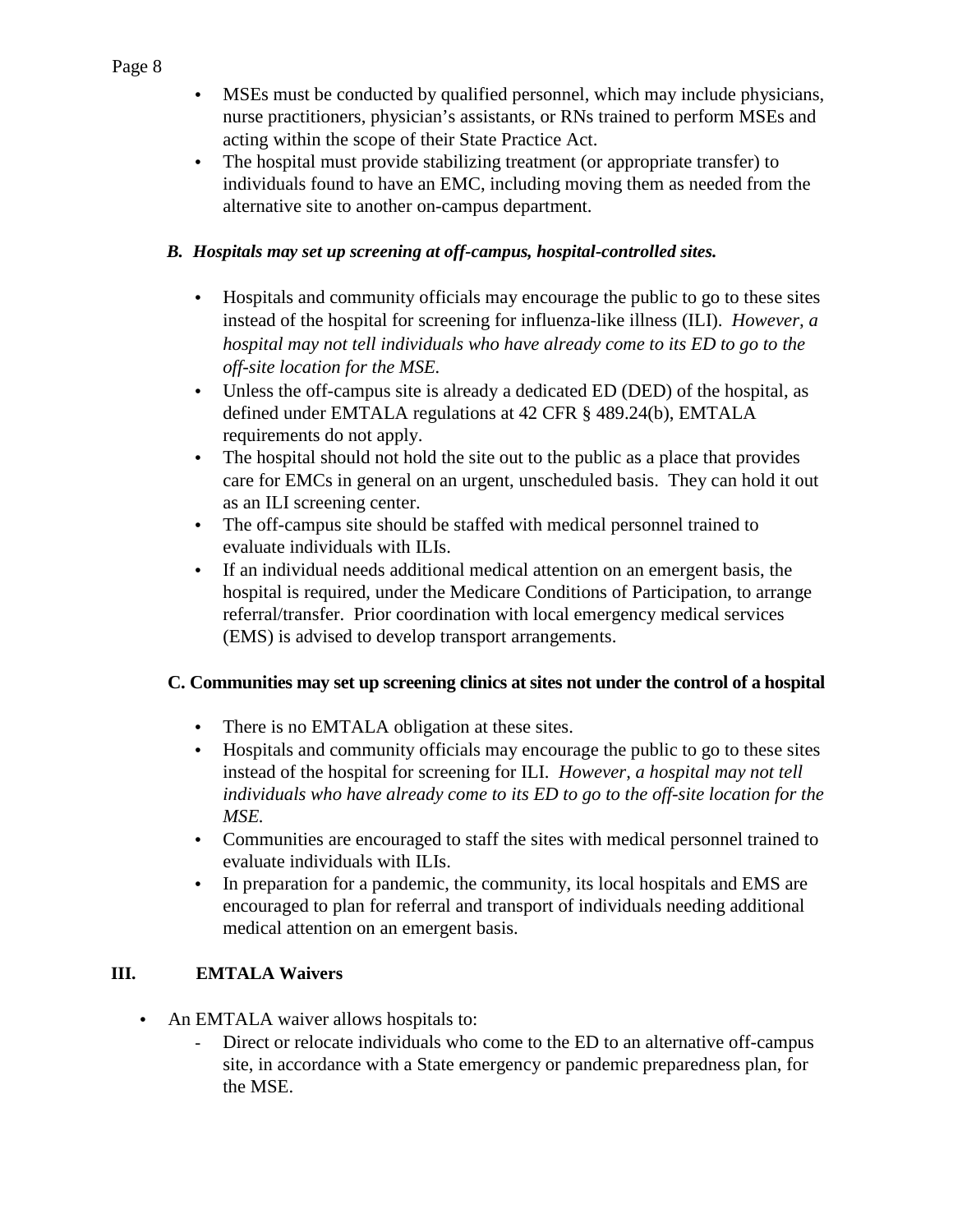- Effect transfers normally prohibited under EMTALA of individuals with unstable EMCs, so long as the transfer is necessitated by the circumstances of the declared emergency.
- By law, the EMTALA MSE and stabilization requirements can be waived for a hospital **only if**:
	- The President has declared an emergency or disaster under the Stafford Act or the National Emergencies Act ; *and*
	- The Secretary of HHS has declared a Public Health Emergency; *and*
	- The Secretary invokes her/his waiver authority (which may be retroactive), including notifying Congress at least 48 hours in advance; *and*
	- The waiver includes waiver of EMTALA requirements and the hospital is covered by the waiver.
- CMS will provide notice of an EMTALA waiver to covered hospitals through its Regional Offices and/or State Survey Agencies.
- Duration of an EMTALA waiver:
	- In the case of a public health emergency involving pandemic infectious disease, until the termination of the declaration of the public health emergency; *otherwise*
	- In all other cases, 72 hours after the hospital has activated its disaster plan.
	- In no case does an EMTALA waiver start before the waiver's effective date, which is usually the effective date of the public health emergency declaration.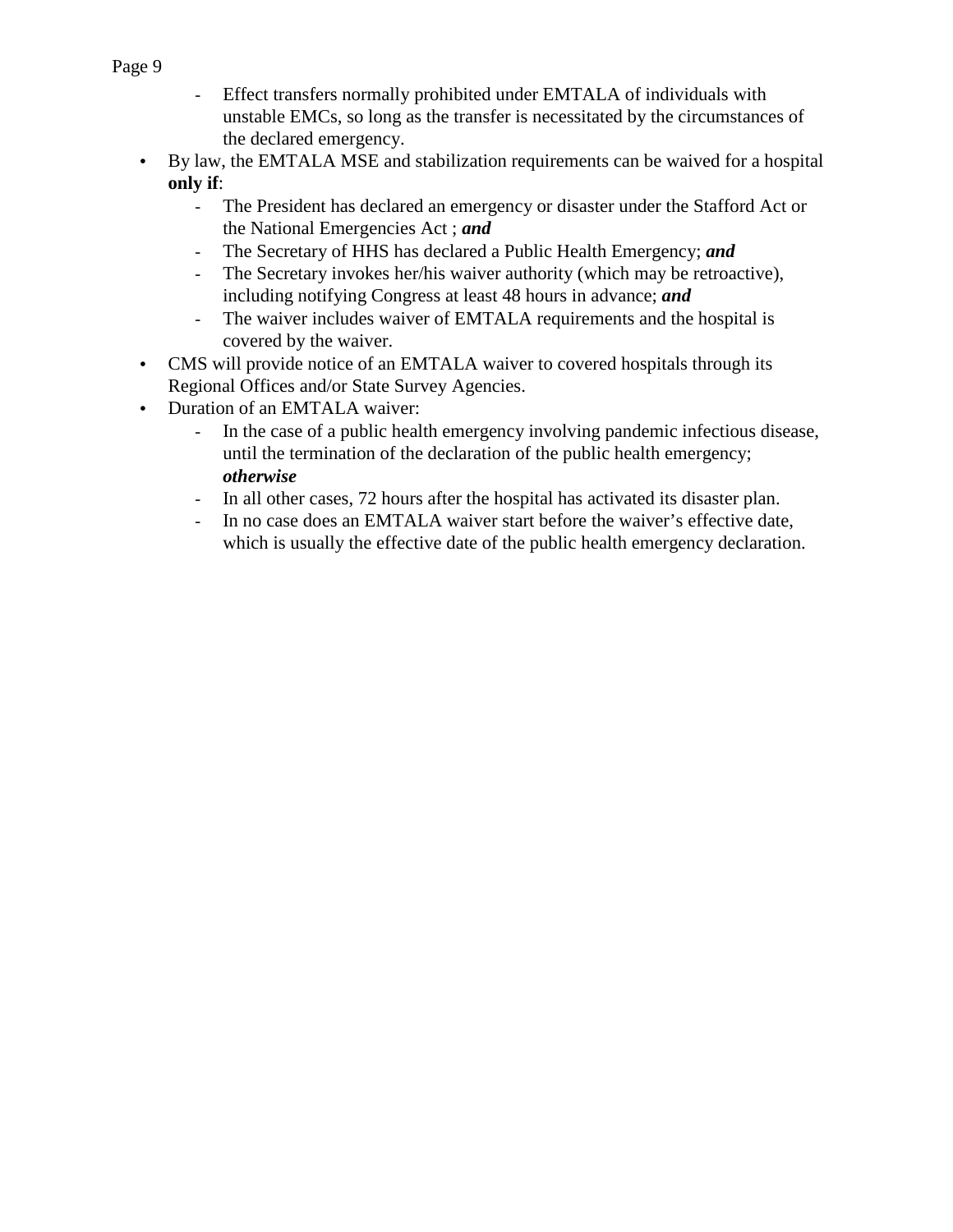# **EMTALA Obligations & 2019-Novel Coronavirus (COVID-19) Question and Answer Document**

*Note: For the purpose of this document, the term "hospital" includes all types of Medicareparticipating hospitals, critical access hospitals (CAHs).*

## **A. Patient Insurance/Payor Status**

## *A.1. Is a Medicare-participating hospital required to provide EMTALA-mandated screening and stabilizing treatment for non-Medicare beneficiaries with likely or confirmed COVID-19?*

EMTALA applies to all individuals who come to the dedicated emergency department (ED) of a Medicare-participating hospital or CAH, regardless of type or presence of insurance coverage or ability to pay. Further, Medicare-participating hospitals with specialized capabilities are required within the limits of their capability and capacity to accept appropriate transfers of individuals protected under EMTALA from other hospitals, without regard to insurance or ability to pay.

## **B. Specialized Capabilities**

*B.1. EMTALA requires that hospitals with specialized capabilities to treat COVID-19 accept appropriate transfers of individuals who require those services, if they have capacity to provide them. In the event of an EMTALA complaint related to an inappropriate transfer and/or a refusal of a recipient hospital to accept an appropriate transfer, how will CMS determine whether a hospital had the "specialized capabilities" with respect to COVID-19 required by the individual?*

At the time of this FAQ document, no formally designated COVID-19 treatment centers are established. Some of the early COVID-19 cases were sent to hospitals previously designated as Ebola treatment centers however, no determination has been made that specialized centers would be developed for COVID-19 cases and therefore all hospitals are required at a minimum to screen, isolate, and begin stabilizing treatment as appropriate for any individual with suspected COVID-19 symptoms.

### *B.2: Are hospitals required to accept transfers of patients with suspected or confirmed COVID-19 from small or rural hospitals that don't have appropriate or sufficient isolation facilities or equipment to meet current state or local public health or CDC recommendations?*

Hospitals with capacity and the specialized capabilities needed for stabilizing treatment are required to accept appropriate transfers from hospitals without the necessary capabilities. Hospitals should coordinate with their State/local public health officials regarding appropriate placement of individuals who meet specified COVID-19 assessment criteria, and the most current standards of practice for treating individuals with confirmed COVID-19 infection status.

As in any case concerning a hospital's EMTALA obligations with respect to transfers of individuals, CMS would evaluate the capabilities and capacity of both the referring and recipient hospitals in order to determine whether a violation has occurred. Among other things, we would take into account the CDC's recommendations at the time of the event in question in assessing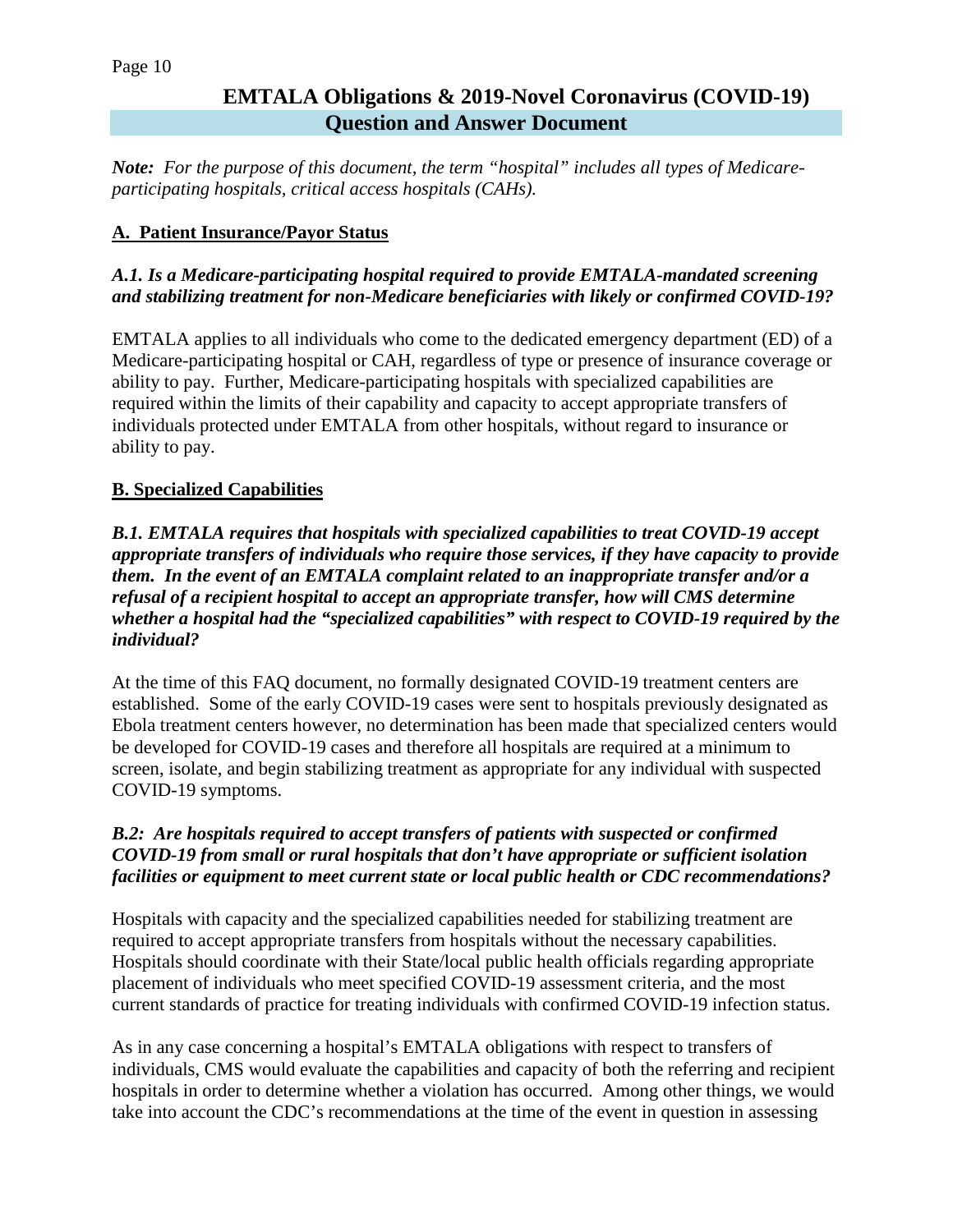whether a hospital had the requisite capabilities and capacity. We note that the CDC's recommendations focus on factors such as the individual's recent travel or exposure history and presenting signs and symptoms in differentiating the types of capabilities hospitals should have to screen and treat that individual. The presence or absence of negative pressure rooms (Airborne Infection Isolation Room (AIIR)) would not be the sole determining factor related to transferring patients from one setting to another when in some cases all that would be required would be a private room. See the CDC website for the most current infection prevention and control recommendations for hospital patients with suspected or known COVID-19: <https://www.cdc.gov/coronavirus/2019-ncov/hcp/clinical-guidance-management-patients.html>

## **C. Screening Examinations and Stabilizing Treatment Requirements**

## *C.1: What are the EMTALA requirements for hospitals in regard to screening and treating individuals with possible COVID-19?*

The EMTALA requirements for hospitals and CAHs are the same for individuals with possible COVID-19 symptoms as all other possible emergency medical conditions (EMCs). Hospitals and CAHs must:

- Provide an appropriate Medical Screening Exam (MSE) to every individual who comes to the Emergency Department (ED) for examination or treatment of a medical condition, to determine if they have an emergency medical condition (EMC); Provide necessary stabilizing treatment for individuals with an EMC within the hospital's capability and capacity; and
- Provide for appropriate transfers of individuals with EMCs if the hospital lacks the capability to stabilize them.

Specific to COVID-19, hospitals are encouraged to follow the CDC guidance for appropriate isolation procedures to minimize the risk of cross-contamination to other patients, visitors, and healthcare workers. For example, the CDC publishes and updates guidance related to COVID-19. Hospitals should consult the latest CDC guidance and coordinate with State/local public health authorities for guidance related to ongoing care and treatment of patients with COVID-19.

### *C.2: Are all hospitals expected to screen and treat individuals with possible COVID-19 symptoms?*

Yes, all hospitals are expected, at a minimum to screen, isolate, and begin stabilizing treatment, as appropriate, for any individual with possible COVID-19 symptoms. Hospitals should coordinate with their State/local public health authorities regarding ongoing care and treatment.

## *C.3: Can hospitals ask patients to wait in their car or outside the hospital as CDC suggests in their COVID-19 guidance or is that violating EMTALA?*

The MSE requirement of EMTALA requires that it be timely depending on the presenting signs and symptoms of the individual. Hospitals must perform an appropriate examination by a Qualified Medical Practitioner to determine if the patient has an emergency medical condition. If the individual, after an appropriate medical screening exam, meets the CDC criteria for potential COVID-19 and is determined to have no signs or symptoms that require immediate medical attention, then this would not present a direct EMTALA violation. In cases where a request is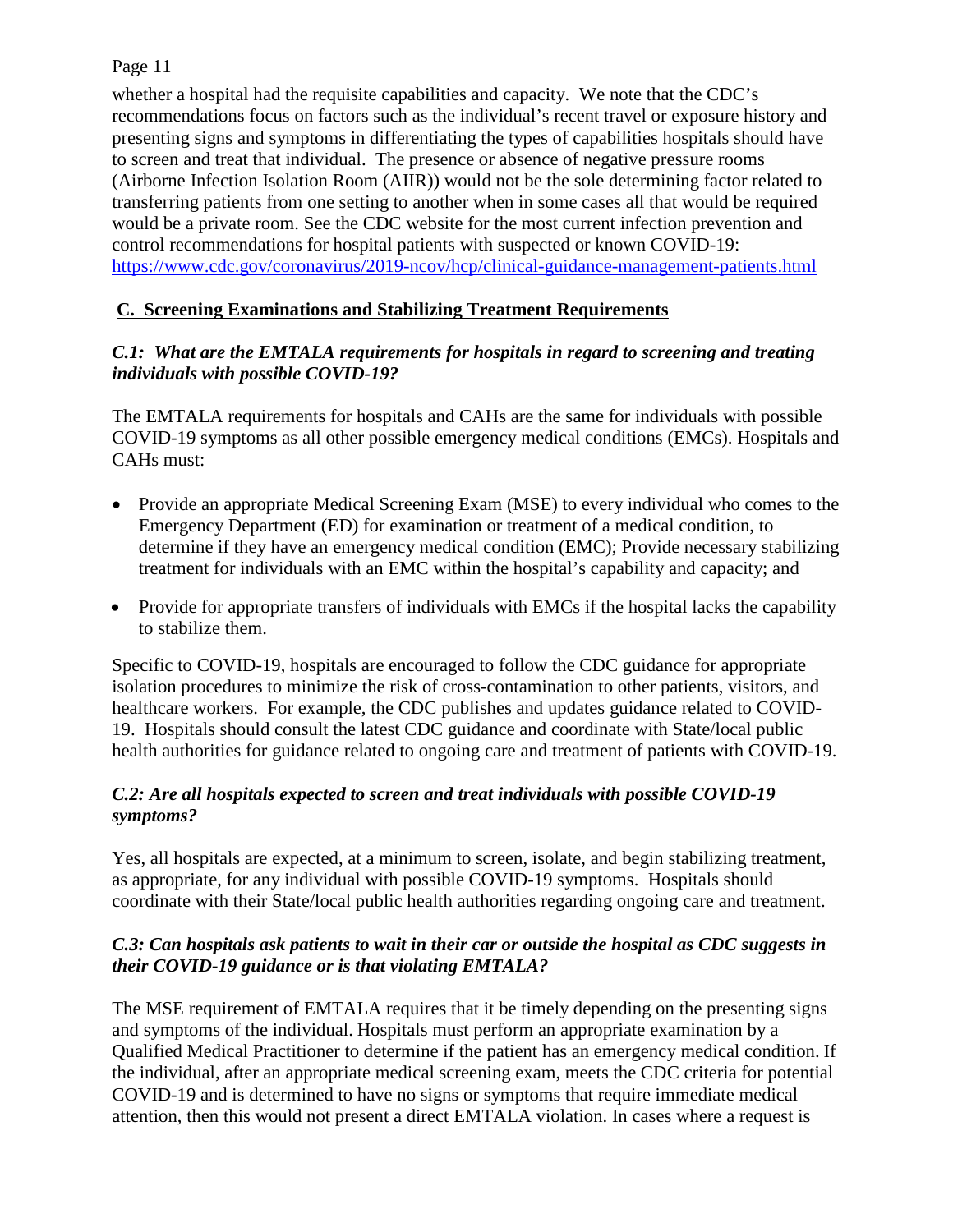made for medical care that is unlikely to involve an EMC, the individual's statement that s/he is not seeking emergency care, together with brief questioning by the QMP would be sufficient to establish that there is no EMC and the hospital's EMTALA obligation would be satisfied. However, the hospital should have a system in place to monitor those patients that opt to wait in their own vehicle to ensure that their condition has not deteriorated while awaiting further evaluation. Failure to do so could expose the hospital to a potential MSE violation because the MSE was not done timely. In that case, it could also be a violation of the Condition of Participation: Emergency Services. As noted during previous public health emergency situations such as EBOLA and H1N1, CMS will take into consideration any clinical considerations specific to the individual case(s).

## *C.4: If a hospital does not have Intensive Care Unit (ICU) capabilities is it required to screen and, when appropriate, initiate stabilizing treatment for individuals with suspected or confirmed COVID-19?*

Yes. The lack of ICU capabilities does not exempt a hospital from performing an MSE and initiating stabilizing treatment for individuals with known or suspected COVID-19 who come to the hospital's ED seeking examination or treatment. Qualified medical personnel in hospitals that conduct the screening examination should be aware of the criteria for initial COVID-19 screening and should apply such screening when appropriate. Note that the CDC guidance for COVID-19, indicates that they should do the following:

- Promptly identify and triage patients with relevant exposure history AND signs or symptoms compatible with COVID-19 [https://www.cdc.gov/coronavirus/2019](https://www.cdc.gov/coronavirus/2019-ncov/infection-control/control-recommendations.html) [ncov/infection-control/control-recommendations.html.](https://www.cdc.gov/coronavirus/2019-ncov/infection-control/control-recommendations.html)
- Immediately isolate any patient with relevant exposure history and signs or symptoms compatible with COVID-19 and take appropriate steps to adequately protect staff caring for the patient, including appropriate use of personal protective equipment (PPE).
- Immediately notify the hospital/facility infection control program, other appropriate facility staff, and the state and local public health agencies that a patient has been identified who has relevant exposure AND signs or symptoms compatible with COVID-19.

## *C.5: May hospitals refuse to allow individuals with suspected cases of COVID-19 into their ED?*

No. For every individual who "comes to the emergency department," as that term is defined in §489.24(b) of the EMTALA regulations, for evaluation or treatment of a medical condition, whether by ambulance or by walking-in, hospitals are required to provide an appropriate medical screening examination. Qualified medical personnel in hospitals that conduct the screening examination should be aware of the criteria for initial COVID-19 screening and should apply such screening when appropriate. Hospitals that refuse to screen an individual who comes to their emergency department would likely be found to have violated EMTALA, regardless of presenting signs, symptoms, and possible diagnoses.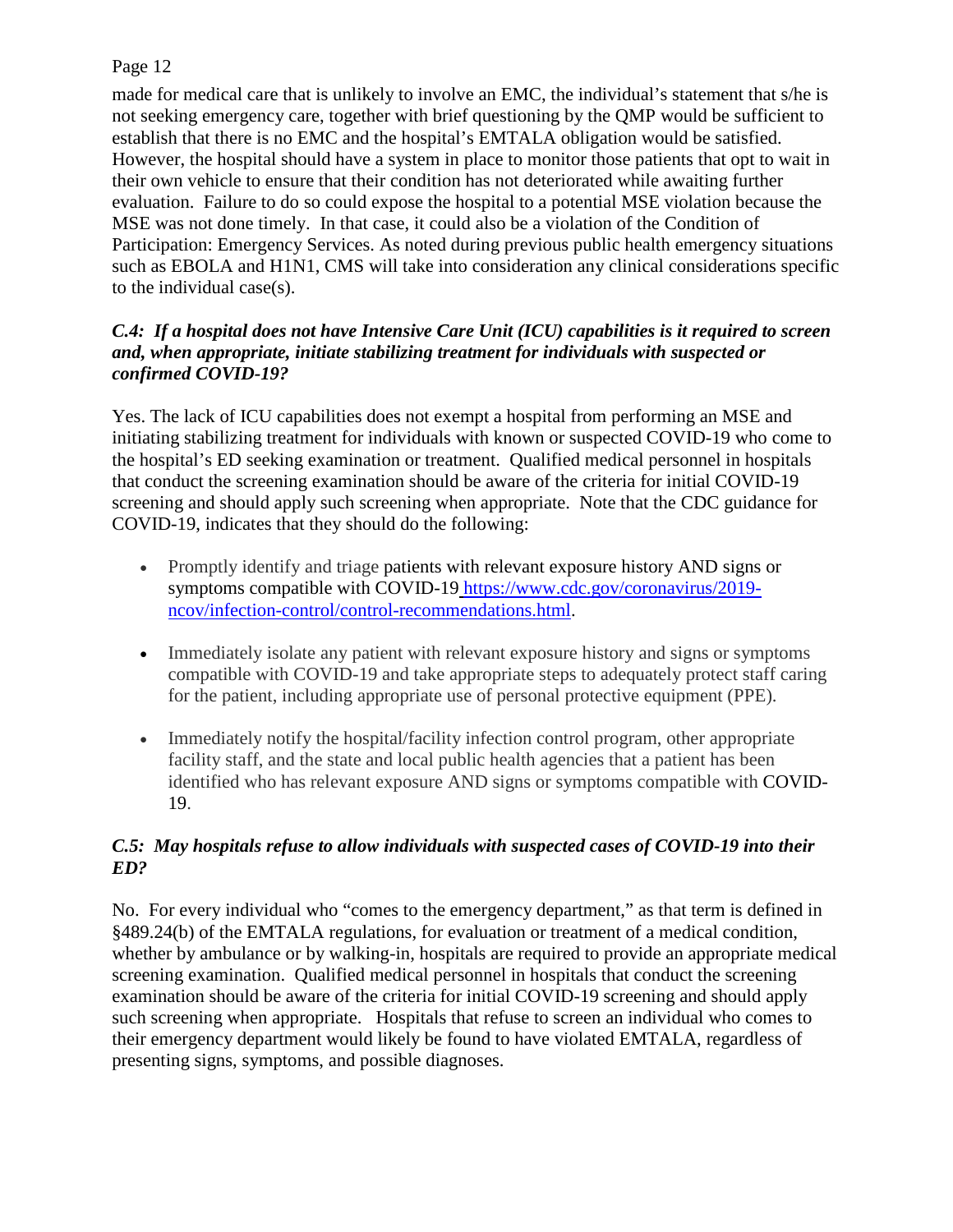### *C.6: If a hospital remains open during COVID-19 or any other infectious outbreak, and is operating at or in excess of its normal operating capacity and cannot get sufficient staff, may the hospital shut down its emergency department (ED) without violating EMTALA?*

Under these circumstances, EMTALA would not prohibit the hospital from closing its ED to new patients if it no longer had the capacity to screen and treat individuals (in effect, going on diversion). The hospital should follow any applicable State and local notice requirements and its own previously established plan for public notification when it goes on diversionary status. The hospital would continue to have an EMTALA obligation to individuals undergoing examination or treatment in its ED at the time it stops accepting new emergency patients. In addition, in spite of the "closure" if an individual comes to such a hospital and requests examination or treatment for an emergency medical condition, the hospital would be obligated by EMTALA to act within its capabilities to provide screening and, if necessary, stabilization.

## *C.7: Are all hospitals expected to have Personal Protective Equipment (PPE) and other equipment/facilities to screen and take care of suspected or confirmed COVID-19 patients?*

There are no requirements established under EMTALA for hospitals to have specific PPE or equipment/facilities. Consistent with their obligations under the hospital and CAH Conditions of Participation (CoPs) at §482.42 and §485.640, hospitals and CAHs are expected to adhere to accepted standards of infection control practice to prevent the spread of COVID-19. However, the Emergency Preparedness Final Rule requires an all-hazards approach to the emergency preparedness planning and program. In February 2019, CMS updated subregulatory guidance in Appendix Z of the State Operations Manual (SOM), for facilities to plan for using an all-hazards approach, to include emerging infectious disease (EID) threats. Examples of EIDs include Influenza, Ebola, Zika Virus and others. Under this guidance, CMS specifically stated that these EIDs may require modifications to facility protocols to protect the health and safety of patients, such as isolation and personal protective equipment (PPE) measures.

The CDC has issued extensive guidance on applicable isolation precautions and CMS strongly urges hospitals to follow this guidance.

## *C.8: May hospitals decline to perform an MSE on an individual who comes to their ED with potential or suspected COVID-19 due to a lack of PPE or specialized equipment/facilities?*

No. For every individual who "comes to the emergency department," as that term is defined in §489.24(b) of the EMTALA regulations, for evaluation or treatment of a medical condition, whether by ambulance or by walking-in, hospitals are required to provide an appropriate medical screening examination. Qualified medical personnel in hospitals that conduct the screening examination must be aware of the criteria for initial COVID-19 screening and apply such screening when appropriate. Hospitals that refuse to screen an individual who comes to their emergency department would likely be found to have violated EMTALA, regardless of presenting signs, symptoms, and possible diagnoses.

## *C.9: Will CMS issue EMTALA waivers for hospitals related to COVID-19?*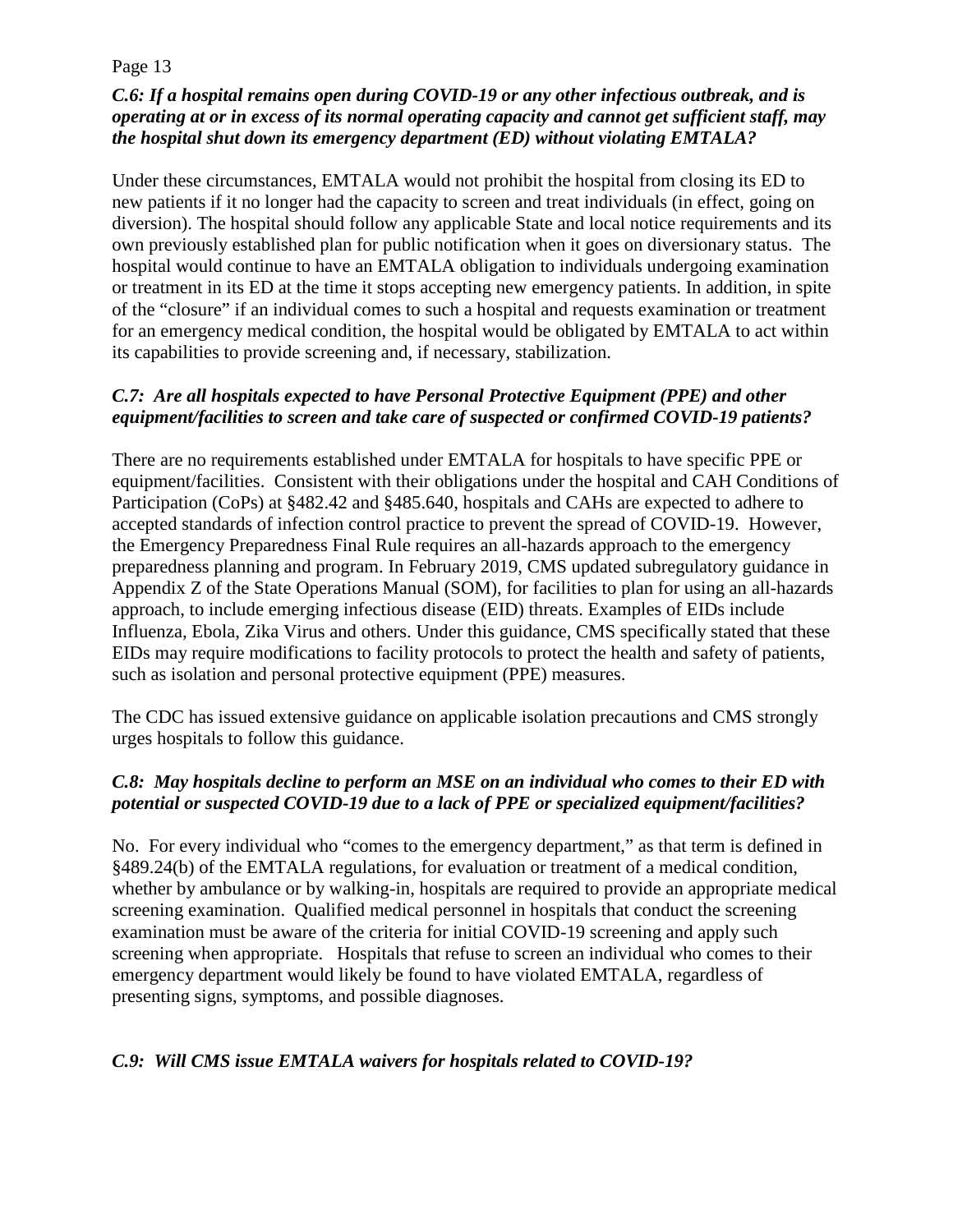The statute governing EMTALA waivers sets a high threshold for issuing such waivers and also limits the nature and duration of an EMTALA waiver. At this time the requirements for CMS to issue EMTALA waivers have not been met (i.e., issuance of a Presidential disaster declaration and a Secretary's declaration of a public health emergency). For additional information, please visit [https://www.cms.gov/Medicare/Provider-Enrollment-and-](https://www.cms.gov/Medicare/Provider-Enrollment-and-Certification/SurveyCertEmergPrep/1135-Waivers)[Certification/SurveyCertEmergPrep/1135-Waivers.](https://www.cms.gov/Medicare/Provider-Enrollment-and-Certification/SurveyCertEmergPrep/1135-Waivers)

## *C.10: What about ambulances operating under emergency medical services (EMS) systems – are they subject to EMTALA?*

Public health officials, EMS systems and hospitals are free to develop protocols governing where EMS should transport individuals for emergency care. This includes developing protocols specific to individuals who meet criteria to be considered suspected cases of COVID-19. A hospital owned and operated ambulance operating under communitywide protocols that direct transport of individuals to a hospital other than the hospital that owns the ambulance, for example, to the closest appropriate hospital, the individual is considered to have come to the ED of the hospital to which the individual is transported, at the time the individual is brought onto hospital property and the hospital becomes subject to EMTALA.

Even in the case of ambulances that are owned and operated by a hospital, it is permissible to transport an individual to a different hospital for screening and treatment, so long as they are operating in accordance with a communitywide EMS protocol, or they are operating under the direction of a physician who is not employed or otherwise affiliated with the hospital that owns the ambulance.

## *C.11: May hospitals set up alternative screening sites within the hospital to screen possible COVID-19 patients, even if they don't have an EMTALA waiver?*

Yes, hospitals have flexibilities to set up alternative screening sites at other parts of the hospital, both on- and off-campus. See *Attachment 1* for additional guidance regarding surges in emergency department services.

Additionally, per the Medicare Conditions of Participation, hospitals must have policies and procedures based on the facility's emergency preparedness plan and its role under a waiver declared by the HHS Secretary, in accordance with section 1135 of the Act, in the provision of care and treatment at an alternate care site identified by public health and emergency management officials. While we recognize at the time of these FAQs, an 1135 Waiver cannot be invoked as only the HHS Secretary has declared a public health emergency, we do expect facilities to have policies and procedures on alternate care sites.

However, absent an EMTALA waiver issued by CMS pursuant to a declaration of a public health emergency, hospitals may not direct an individual who has already come to their on-site emergency department to any off-campus location for screening.

*C.11(a): What constitutes an alternative hospital location? For instance, can this include a tarped-off area of another room, a room constructed in the ambulance bay, or the room previously used as the decontamination room?*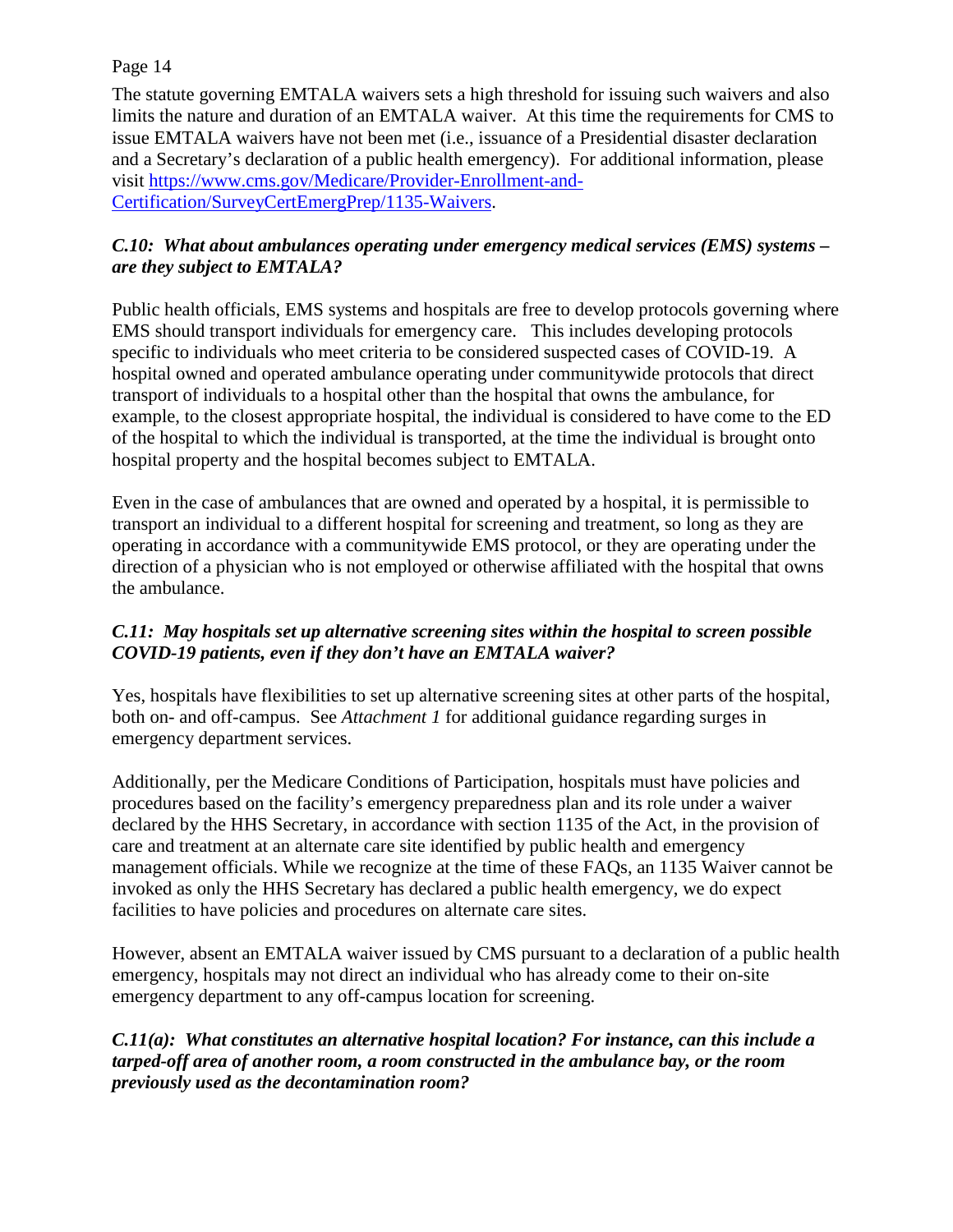Hospitals have flexibilities under EMTALA to determine alternative locations outside the ED but within the hospital or on the hospital's property for screening examinations of individuals potentially exposed to or infected with COVID-19. Please see the Attachment 1: Fact Sheet for Addressing Hospital Surges

## *C.11(b): Do the Life Safety Code (LSC) requirements under the hospital or critical access hospital Conditions of Participation apply to alternative care sites?*

Since alternative care sites are expected to be within the hospital or on the hospital's property (operating as part of the hospital/under the hospital's CMS Certification Number, they would be expected to meet LSC requirements. However, there may be situations where temporary examination areas are set up (please refer to above on alternate care sites).

Additionally, if compliance issues come up in such localized situations where no applicable section 1135 waiver [for declared public health emergencies] is available, CMS focuses on fundamentals, such as assuring medical and nursing staff have proper credentials and, in the case of medical staff, have privileges; assuring that care is safe, that patients' rights are protected and that medical records with sufficient information to promote safe care are maintained. Additionally, for facilities subject to the Life Safety Code (LSC), past experience has demonstrated that many facilities, even when functioning in a degraded status, or in the case of the establishment of alternative care sites, may continue to meet the LSC by implementing reasonable and prudent measures. For example, there were several hospitals that were damaged by Hurricane Katrina which continued to comply with the LSC by implementing reasonable and prudent measures, and therefore were able to continue operations in a degraded but safe environment for weeks or months until repairs could be completed.

Archived information on H1N1 which discussed alternate care sites can be located at: [https://www.cms.gov/Medicare/Provider-Enrollment-and-](https://www.cms.gov/Medicare/Provider-Enrollment-and-Certification/SurveyCertEmergPrep/Downloads/SCLetter-10-06-Influenza.pdf)[Certification/SurveyCertEmergPrep/Downloads/SCLetter-10-06-Influenza.pdf](https://www.cms.gov/Medicare/Provider-Enrollment-and-Certification/SurveyCertEmergPrep/Downloads/SCLetter-10-06-Influenza.pdf)

We would also encourage facilities to review resources provided by the Assistant Secretary of Preparedness and Response (ASPR) Technical Resources Assistance Center and Information Exchange (TRACIE) located here: [https://asprtracie.hhs.gov/technical-resources/48/alternate](https://asprtracie.hhs.gov/technical-resources/48/alternate-care-sites-including-shelter-medical-care/47)[care-sites-including-shelter-medical-care/47](https://asprtracie.hhs.gov/technical-resources/48/alternate-care-sites-including-shelter-medical-care/47)

### *C.11(c): Can alternative sites include outbuildings on the campus or use of tents in the parking lot?*

Alternative screening sites may be located in other buildings on the campus of a hospital or in tents in the parking lot, as long as they are determined to be an appropriate setting for medical screening activities and meet the clinical requirements of the individuals referred to that setting. We also defer to screening guidance provided by the CDC.

## *C.11(d): What would be an acceptable alternative location on campus? Must the location currently exist as a part of the certified facility?*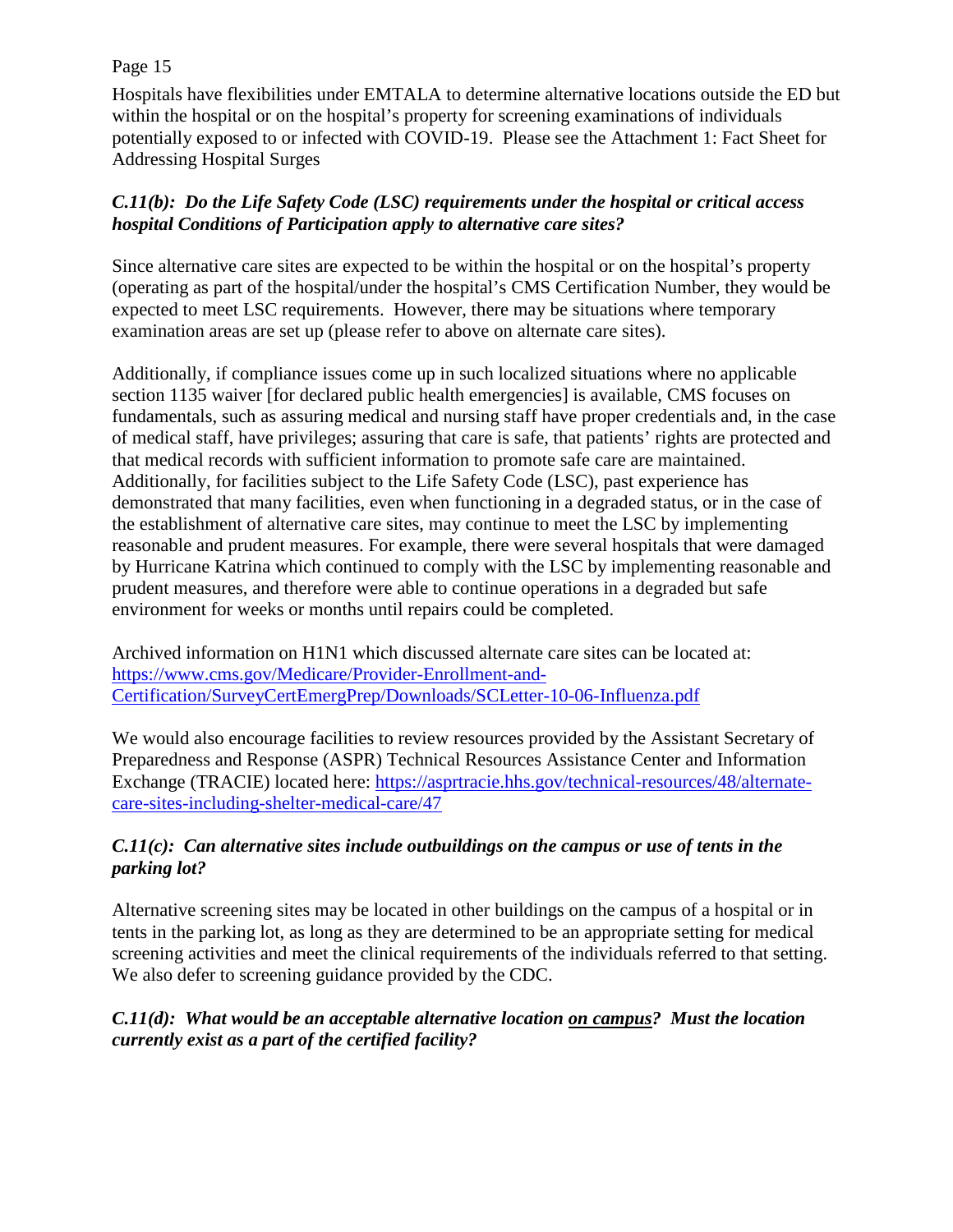The location must be part of the certified hospital. If it is not currently part of the certified hospital, then the hospital must take steps to add the location as a new practice location of the hospital.

## *C.11(e): What type of approval process needs to be in place for a hospital to use an alternative location?*

CMS does not require any approval process to use an alternative screening location that is already part of the certified hospital. If the hospital is adding a practice location, it must file a Form 855A with its Medicare Administrative Contractor to advise it of this action. The hospital is not required to obtain prior approval from CMS in order to bill Medicare for services at the added location. There is also no requirement for all added locations to be surveyed for compliance with the Medicare Hospital Conditions of Participation, but CMS retains the discretion to require a survey in individual cases.

States may have licensure requirements for prior approval of any additional practice locations, so hospitals are encouraged to consult with their State licensure authority on any applicable State requirements.

### *C.11(f): In the past when there have been disasters that resulted in ED surges alternative locations needed to be submitted and approved by State licensure authorities and also by CMS. Does this hold true for alternative locations for screening of potential COVID-19 patients?*

See answer to the prior question. As stated, CMS does not require prior approval for hospitals that are adding a practice location. Hospitals should consult with their State licensure authority on any applicable State requirements.

# **D. Patient Rights**

## *D.1: What action should the hospital take if an individual who meets the screening criteria for suspected COVID-19 wants to leave the hospital against medical advice?*

Hospitals do not have authority to prevent the individual from leaving against medical advice. However, State or local public health authorities may have such authority under State or local law, and hospitals should coordinate with their local authorities on the appropriate way to handle an individual suspected of having COVID-19 who wants to leave the hospital environment.

Note that there is an EMTALA requirement at  $\frac{8489.24(d)(3)}{3}$  for a hospital to take all reasonable steps to secure the individual's written informed refusal (or that of the individual's representative) of further medical examination or treatment that the hospital has offered.

## **E. Enforcement**

*E.1: What will CMS do when a survey reveals that a hospital is not following nationally recognized guidelines regarding COVID-19 infection control processes?*